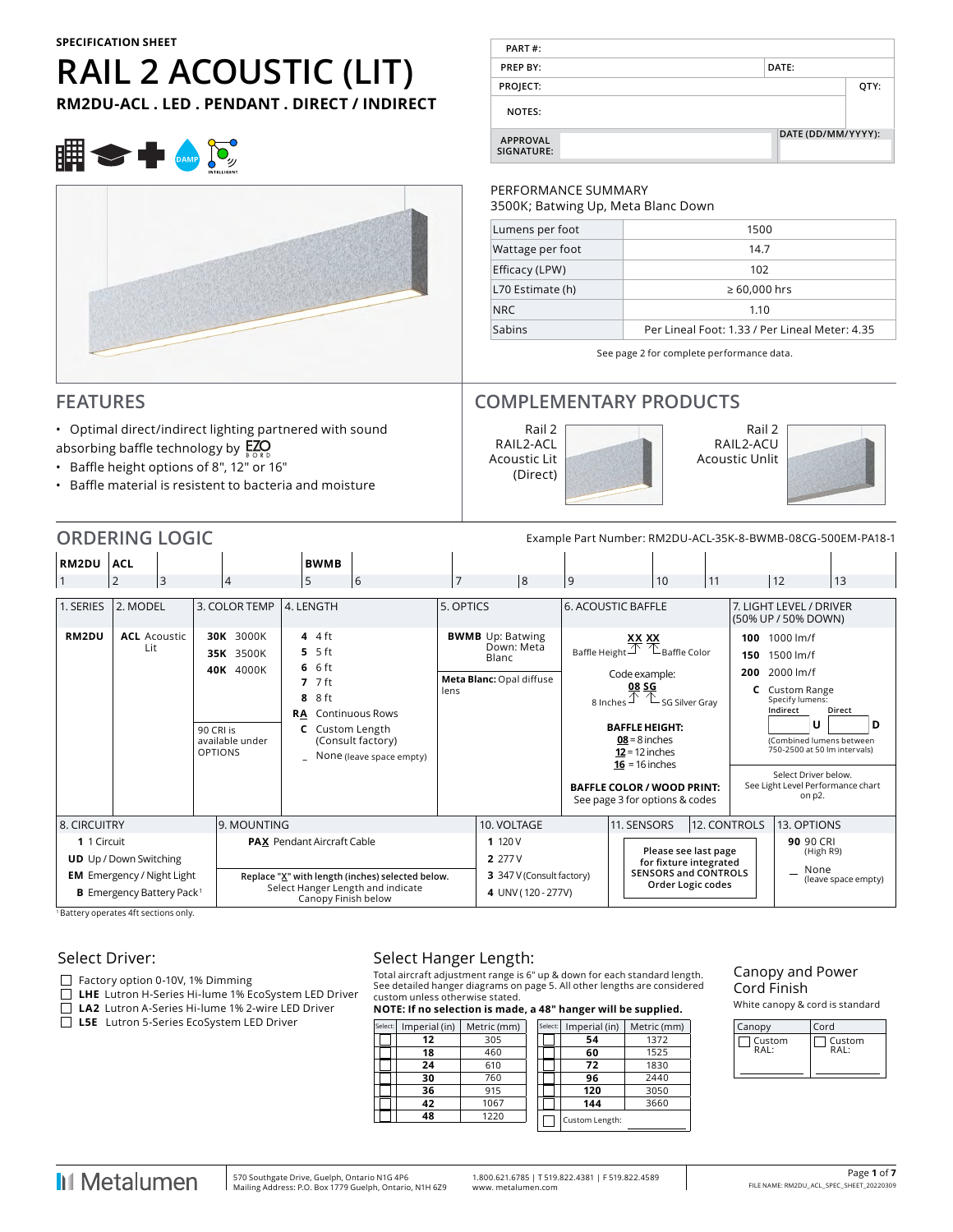#### **PERFORMANCE**

# **LIGHT LEVEL**

#### **3500K, 80 CRI, 0-10V Dimming (Standard)**

| Batwing Up / Meta Blanc Down<br>Distribution: 50% Up / 50% Down (approx.) |                    |                     |                    |  |  |  |  |  |
|---------------------------------------------------------------------------|--------------------|---------------------|--------------------|--|--|--|--|--|
| Light Level                                                               | Lumens<br>per foot | Wattage<br>per foot | Efficacy<br>(lm/W) |  |  |  |  |  |
| 1000                                                                      | 1004               | 9.8                 | 102                |  |  |  |  |  |
| 1500                                                                      | 1501               | 14.7                | 102                |  |  |  |  |  |
| 2000                                                                      | 2001               | 20                  | 100                |  |  |  |  |  |

Metalumen's light level performance metrics are subject to manufacturers component tolerances.

# **ACOUSTIC SOUND DATA**

# **Sound Absorption**

| Material thickness:                  | 9 mm (3/8 inches) |
|--------------------------------------|-------------------|
| Number of baffle objects:            | 6                 |
| Spacing:                             | 12 inches apart   |
| NRC:                                 | 1.10              |
| <b>SABINS Per Lineal Foot:</b>       | 1.33              |
| <b>SABINS Per Lineal Meter: 4.35</b> |                   |
|                                      |                   |

**Sound Absorption Coefficients (ASTM C423-17)**

| NRC 125 250 500 1000 2000 4000                                                            |  |  |  |
|-------------------------------------------------------------------------------------------|--|--|--|
| $\vert$ 1.10 $\vert$ 0.2 $\vert$ 0.39 $\vert$ 0.64 $\vert$ 0.92 $\vert$ 1.17 $\vert$ 1.29 |  |  |  |

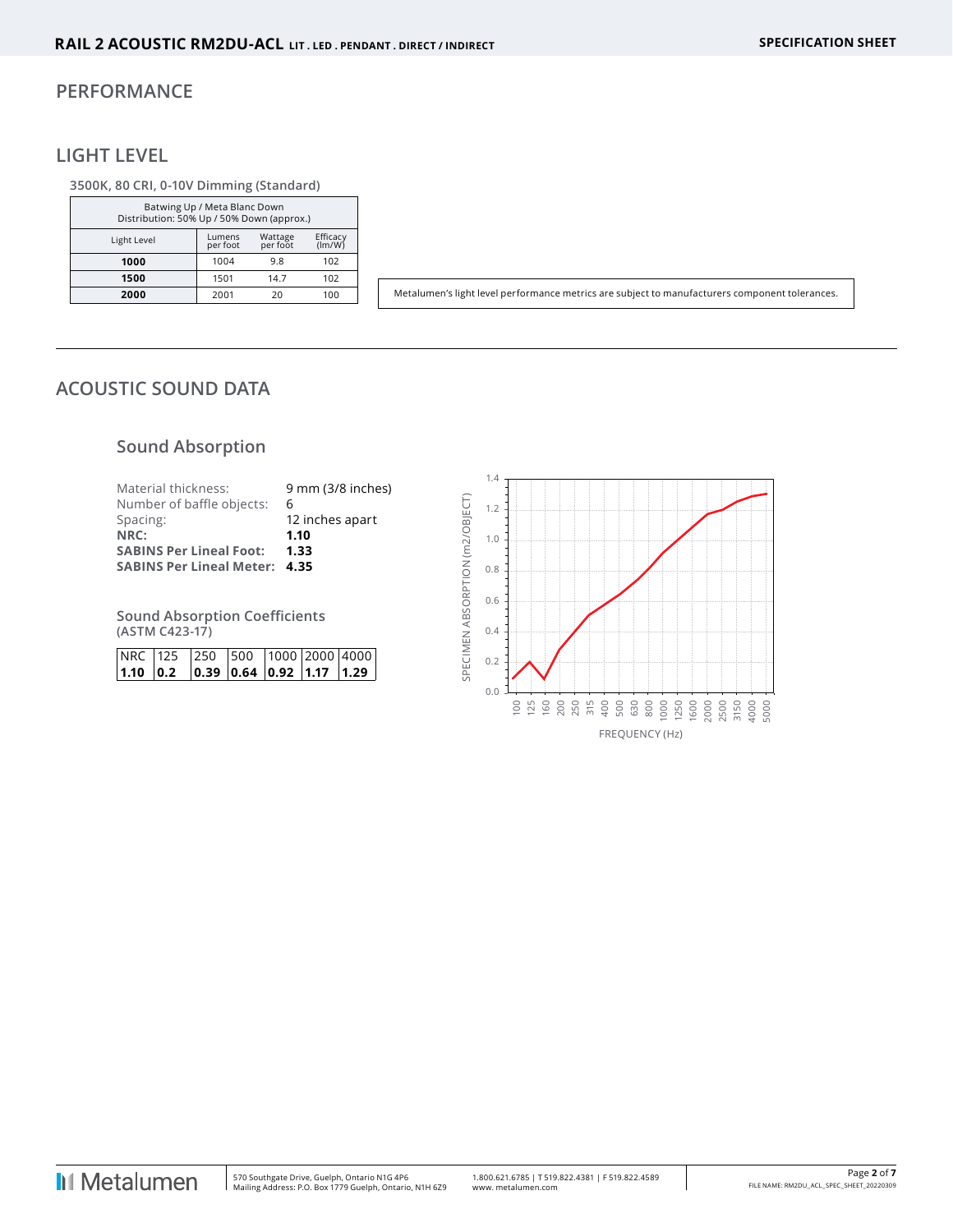## **BAFFLE OPTIONS**

#### **STANDARD COLORS**

| PB Pure Black           | CG Charcoal Gray      | <b>ES</b> Ebony Slate   | DG Dark Gray         | SG Silver Gray        |
|-------------------------|-----------------------|-------------------------|----------------------|-----------------------|
| <b>CW</b> Classic White | LB Light Beige        | <b>DS</b> Desert Sand   | <b>SD</b> Sunny Days | TO Tiger Orange       |
| RR Ruby Red             | <b>DP</b> Deep Purple | <b>MN</b> Midnight Navy | PI Polar Ice         | <b>GA</b> Green Apple |

#### **WOOD GRAIN PRINTS**



# **BAFFLE SPECIFICATIONS**

**Composition**: 100% PET (min. 50% recycled content) **Thickness**: ⅜" (9mm ) | ±0.5mm **Weight:**⅜" (9mm) sheet: 8.4lbs (3.8kg) | ±5% **Hardness**: 60-65 (Shore C) **Fire Testing:** • North America:

- ASTM E-84 Class A\*- CAN ULC S102-10 • Europe and UK:

- EN13501-1: 2007

**Acoustics:** Refer to ASTM C423-17 test charts for specific absorption coefficients. NRC 0.75 (subject to mounting conditions) **Product Variances**: Variation in fiber mix and colour may occur. All products will be supplied within commercial tolerances.

**General**: Tackable, impact resistant, bacteria resistant, moisture resistant, installation friendly.

**Environment**: Made of polyester fiber, min. 50% of which comes from recycled Compliant.

water bottles which contributes to LEED MR Credit and BREEAM Health and Wellbeing, Materials points due to recycled content, acoustic performance, and low emitting .<br>materials.

No VOC's: CDPH v1.2 and REACH SVHC

# **EZOBORD COMMITMENT TO THE ENVIRONMENT**

There are approximately 50 billion water bottles consumed around the world each year, and only about half of those get recycled. The rest end up in landfills, littered through our neighborhoods, or floating in our oceans.

Bottled water consumption has more than doubled since 2000; in 2015 there was the equivalent of more than 5

bottles of water consumed for every person in the USA every single week. This, of course, means that the amount make the bottles from PET pellets (1 of oil required to produce the energy used for the water bottling process continues to grow.

In 2007, the last year global statistics of oil consumption were available, between 32 million and 54 million barrels of oil were used to produce the to manufacture our material so that

bottled water that was consumed in the USA alone. This energy is used to million tons in the USA), treat water, bottle the water, label the bottles, and transport the bottled water. Most of the energy consumption occurs in the creation of the bottles themselves. To help in the lifecycle of this plastic product, we have chosen

it recycles these PET bottles. We are doing our part to reduce the waste. This acoustical and tackable material is made from PET bottles in a zerowaste process with postindustrial recycling. An environmentally friendly, sustainable, and waste reduced alternative to traditional acoustical/ tackable material that looks great in any office, education, or open space installation.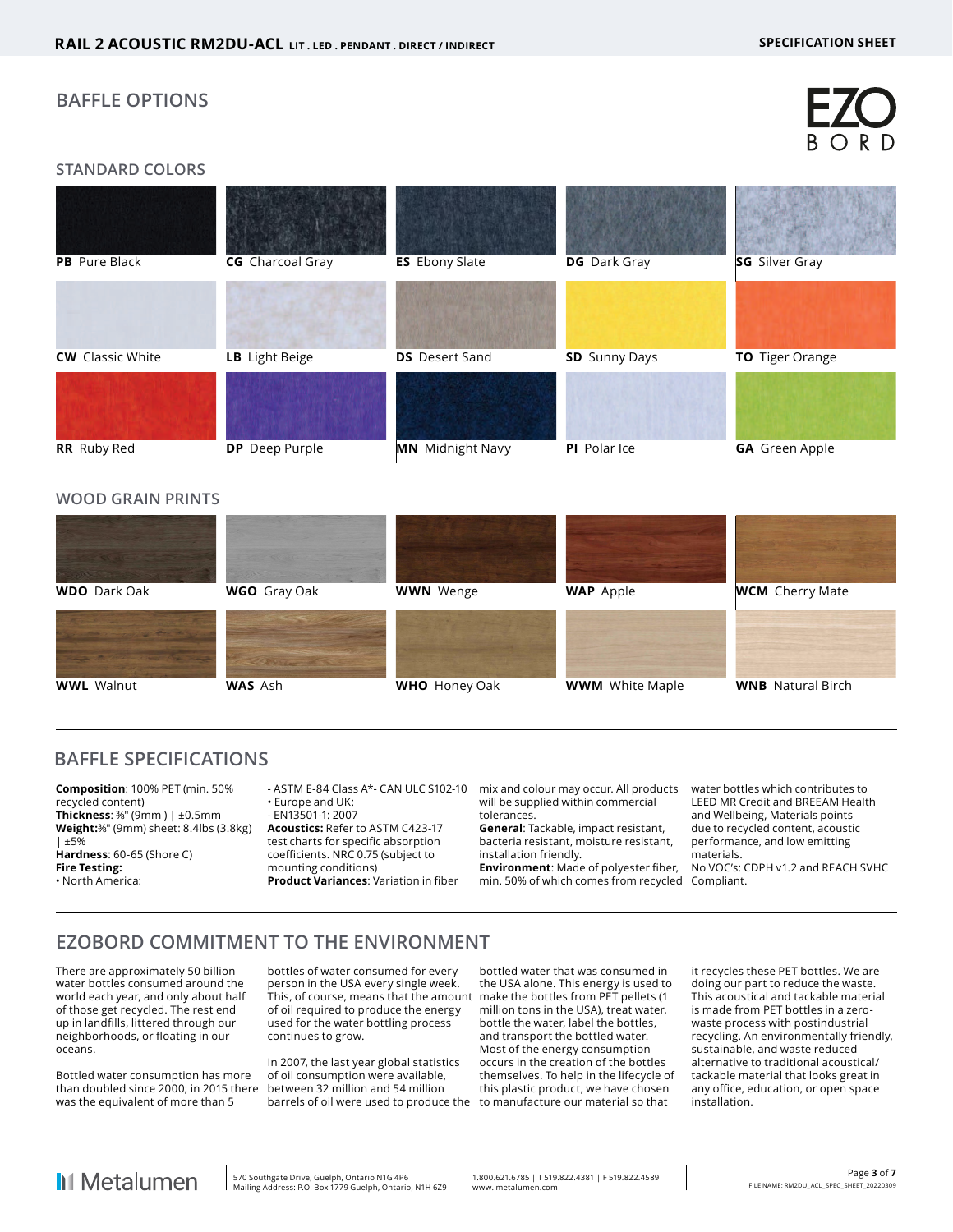## **HANGER**

#### Aircraft Cable & Cord



# **WIRING**

| Standard                                                                                                               | Up/Down Switching                                                                                                                  | Emergency / Night Light                                                                 | <b>Emergency Battery Pack</b>                                                           |
|------------------------------------------------------------------------------------------------------------------------|------------------------------------------------------------------------------------------------------------------------------------|-----------------------------------------------------------------------------------------|-----------------------------------------------------------------------------------------|
| ■ BLACK - LINE<br><b>WHITE - NEUTRAL</b><br>GREEN - GROUND<br>RED - CAPPED/SW LEAD<br>VIOLET - DIM(+)<br>PINK - DIM(-) | ■ BLACK - LINE (UP)<br>⊪ WHITE - NEUTRAL<br>GREEN - GROUND<br>RED - LINE (DOWN)<br>$\blacksquare$ VIOLET - DIM(+)<br>PINK - DIM(-) | <b>BLACK - LINE</b><br><b>WHITE - NEUTRAL</b><br><b>GREEN - GROUND</b><br>RED - CAP OFF | <b>BLACK - LINE</b><br><b>WHITE - NEUTRAL</b><br>GREEN - GROUND<br>RED - UNSWITCHED HOT |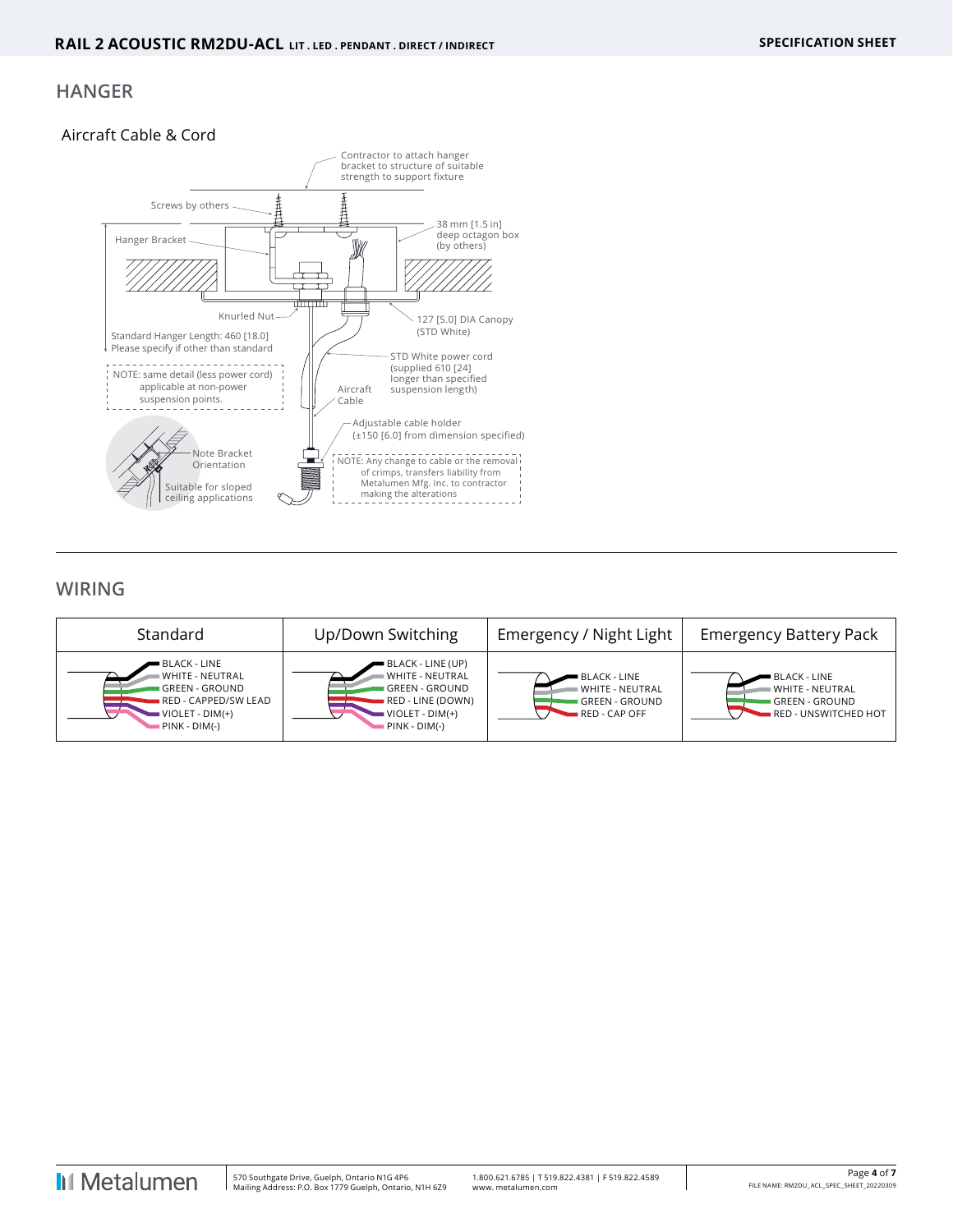#### **CROSS SECTIONS**



# **LENGTHS & CONFIGURATIONS**



# **SPECIFICATIONS**

Due to the Continuous Improvement Policy at Metalumen, we reserve the right to change our specifications without notice.

**Housing:** Rigid extruded aluminum body, 2.0mm (0.08") nominal wall thickness. Aluminum end caps. **Optical System:** Metalumen luminaires are designed to utilize leading edge LED technology combined with luminaire optimized reflectors and our custom diffusers, resulting in industry leading optical performance.

**CRI:** 83+ for 3500K, 80 minimum for all CCTs in standard configurations. **Lumen Maintenance:** Minimum 50,000h with TM-21 lumen maintenance of 85% @ 25°C ambient temperature (calculated based on IESNA LM-80-08 LED test data). L70: ≥60,000hrs. **Paint Finish:** White standard finish. For custom finish, contact factory.

**Weight:** 0.95 kg/300mm [ 2.1 lb/ft ] **Mounting:** Aircraft cable complete with a Quick-Grip field adjustable suspension system.

**Electrical:** Factory prewired with easy wire quick connect sections. **Drivers:** Metalumen offers 0-10V dimming\* as a standard on our entire LED product offering. Dimming range is 1%-100%. Power factor is > 90%. Class

2 rating. Drivers are integral. **Approvals:** All components are UL/ CSA/QPS recognized or listed. RoHS compliant. This product is cULus listed. **Environment:** Suitable for dry or damp locations.

*\*Standard drivers compatible with passive/ sinking dimmers. Please contact Metalumen if active/sourcing dimmer support is required.*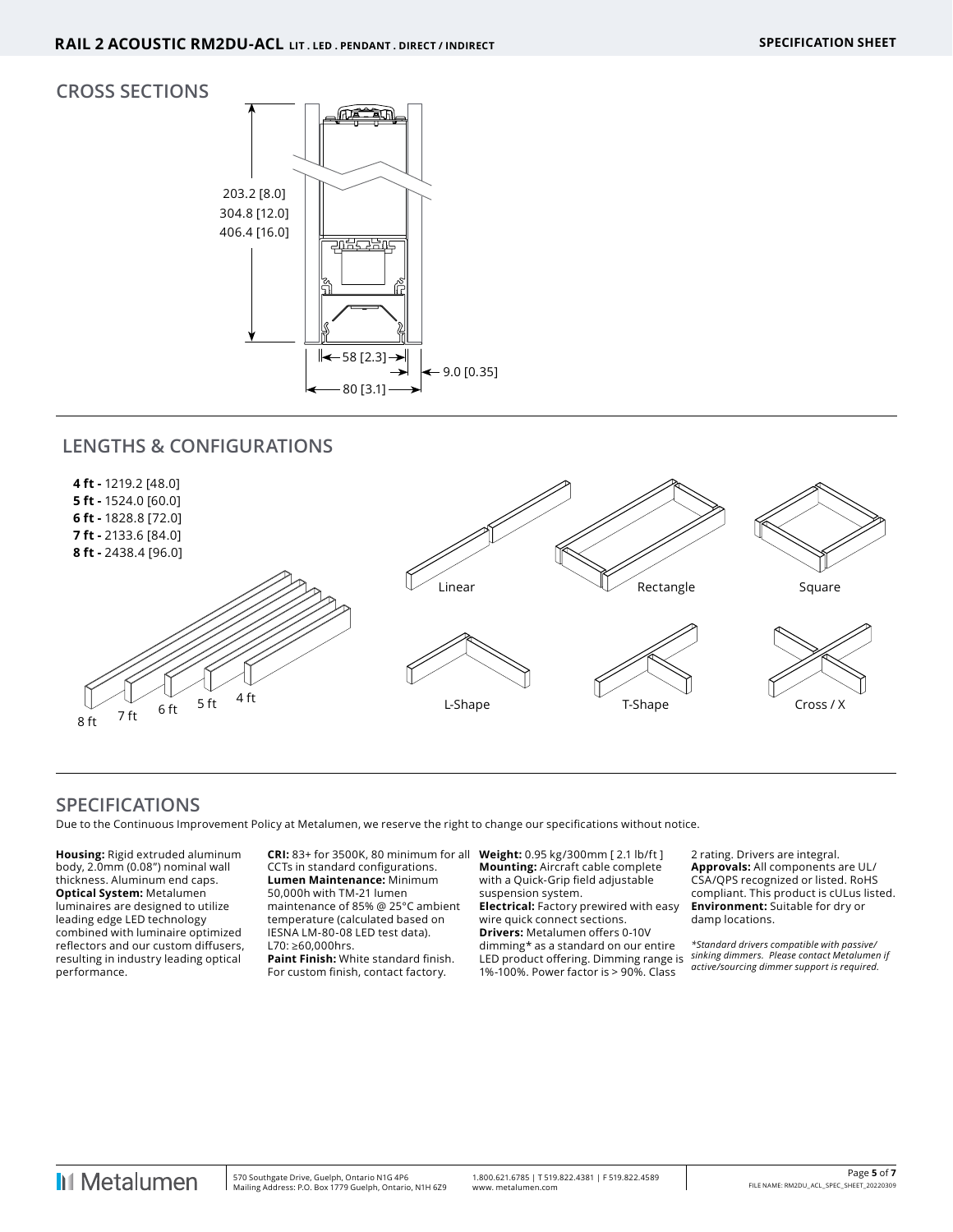#### **WARRANTY**

Metalumen will warrant defective luminaires for 5 years from date of purchase. Warranty is valid if luminaire is installed and used according to specification. If defective, Metalumen will send replacement boards or drivers at no cost along with detailed replacement instructions and instructions on how to return defective components to Metalumen.

# **PHOTOMETRIC DATA - 3500K, 80 CRI**

| Optics Up: <b>Batwing</b>                                                                         |                     | <b>ZONAL LUMEN SUMMARY</b> |                   | <b>LUMINANCE DATA (CD/M2)</b> |                                            |                                           |                       | <b>PHOTOMETRIC</b>     |  |
|---------------------------------------------------------------------------------------------------|---------------------|----------------------------|-------------------|-------------------------------|--------------------------------------------|-------------------------------------------|-----------------------|------------------------|--|
| Optics Down: Meta Blanc<br>IES File: RM2DU-ACL-35K-4-BWMB-150<br>Lumens: 1500/ft Wattage: 14.7/ft | Zone<br>$0 - 90$    | Lumens<br>3030             | %Fixt             | Vertical<br>Angle             |                                            | Horizontal Angle<br>45                    | 90                    | <b>CURVE</b><br>49% Up |  |
| Efficacy: 102 LPW                                                                                 | 90-180<br>$0 - 180$ | 2972<br>6002               | 51<br>49<br>100.0 | 45<br>55<br>65<br>75<br>85    | 12332<br>11477<br>10673 9786<br>10640 9658 | 12455 12569<br>11371<br>10878 10379 10378 | 11583<br>8806<br>5367 | 51% Down               |  |

Photometric performance is measured and scaled in accordance with IESNA LM-79.